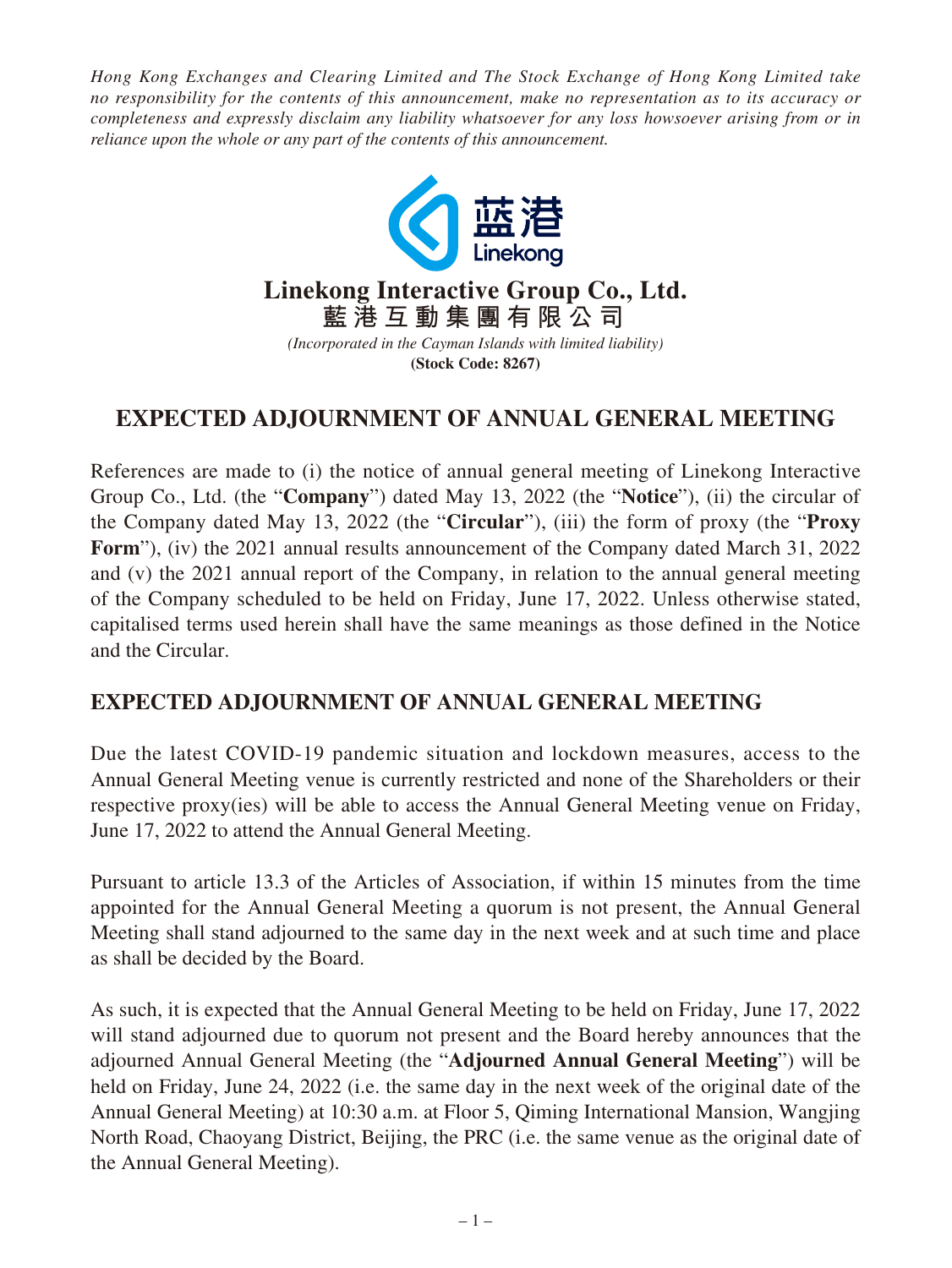All resolutions set out in the Notice remain unchanged and will be considered and, if thought fit, passed in the Adjourned Annual General Meeting.

### **NO CHANGE ON BOOK CLOSURE AND RECORD DATE ARRANGEMENT**

As the Adjourned Annual General Meeting is an adjournment of the Annual General Meeting to be held on Friday, June 17, 2022, the record date for determining the entitlement of Shareholders in attending and voting at the Adjourned Annual General Meeting remains unchanged at Friday, June 17, 2022. As such, any person who becomes a Shareholder of the Company from Saturday, June 18, 2022 to Friday, June 24, 2022 is not entitled to attend or vote at the Adjourned Annual General Meeting.

In addition, as announced in the Notice and the Circular, the transfer books and register of members of the Company has been closed on Tuesday, June 14, 2022 and will remain closed until Friday, June 17, 2022, during which period no transfer of Shares will be registered. In order to qualify for attending and voting at the Adjourned Annual General Meeting, all transfers accompanied by the relevant share certificates must have already been lodged with the Company's Hong Kong share registrar, Computershare Hong Kong Investor Services Limited, not later than 4:30 p.m. on Monday, June 13, 2022.

#### **PROXY FORM**

The Proxy Form remains valid and applicable to the Adjourned Annual General Meeting and any Proxy Form duly completed and returned in accordance with the instructions printed thereon remains valid for the Adjourned Annual General Meeting and the relevant Shareholders need not submit the Proxy Form again.

For any Shareholder who has not submitted the Proxy Form, please complete the Proxy Form in accordance with the instructions printed thereon and return it to the Company's Hong Kong share registrar, Computershare Hong Kong Investor Services Limited, at 17M Floor, Hopewell Centre, 183 Queen's Road East, Wanchai, Hong Kong, as soon as possible but in any event not less than 48 hours before the time fixed for the holding of the Adjourned Annual General Meeting (i.e. before 10:30 a.m. on Wednesday, June 22, 2022) or any further adjournment thereof.